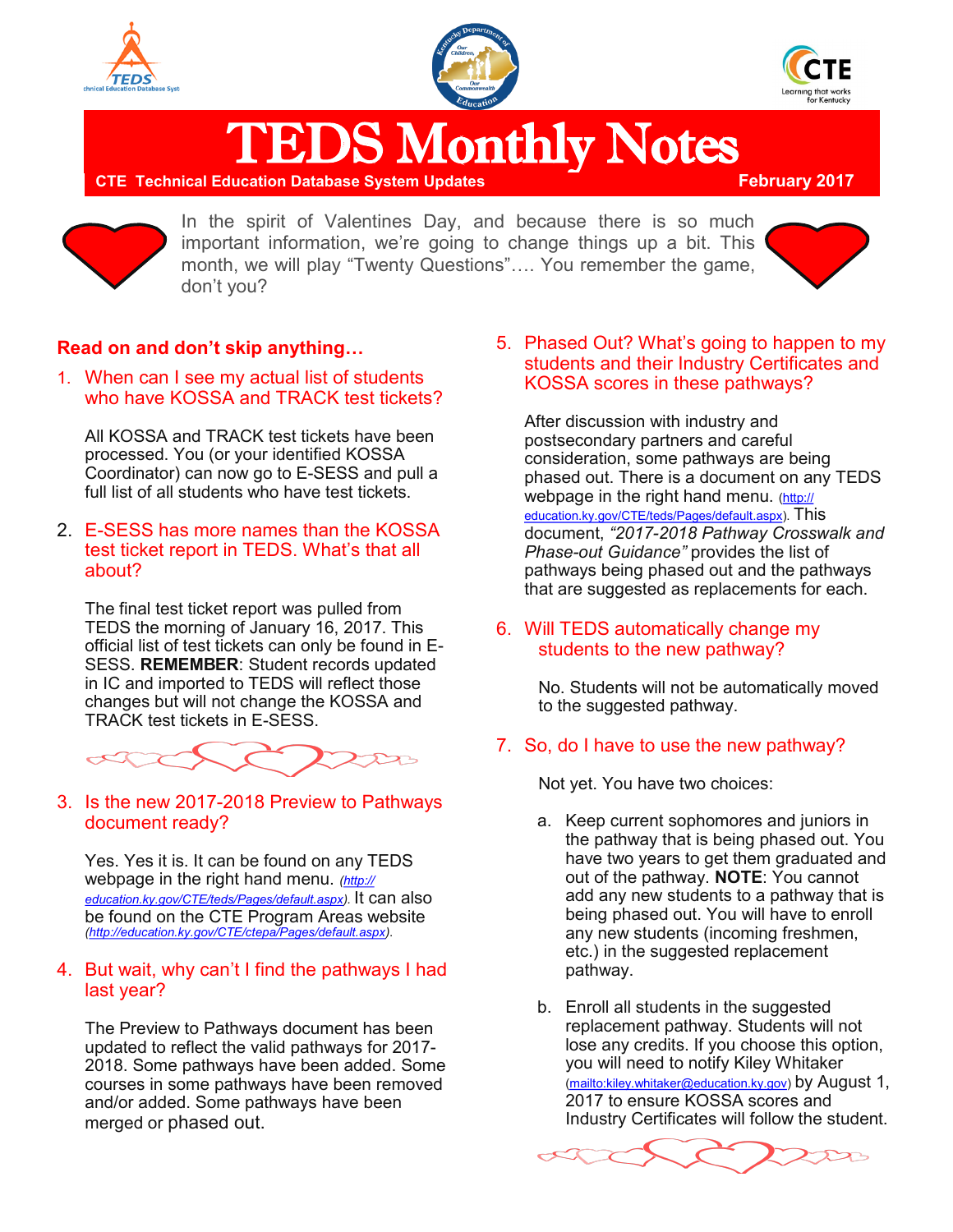

The TEDS tab in Infinite Campus is essentially a "holding cell". It will allow you to add students to a pathway being phased out. **BUT**… When you do your import, *TEDS will not recognize new enrollments in the phased out pathway and your students WILL NOT be enrolled in TEDS.*

## 8. What about new pathways? How do I add those for 2017-2018?

If you want to add new pathways to your TEDS to begin in 2017-2018, you should refer to the 2017-2018 Career Pathway Request Guidance ([http://education.ky.gov/CTE/ctepa/](http://education.ky.gov/CTE/ctepa/Documents/Career_Pathways_Guidance.pdf) [Documents/Career\\_Pathways\\_Guidance.pdf\).](http://education.ky.gov/CTE/ctepa/Documents/Career_Pathways_Guidance.pdf) This provides instructions on exactly what to do to add a new pathway. *Read carefully*. If the request is not submitted correctly, the pathway will not be added.

9. If a student earned credits before I enrolled them in a pathway, can I count the credits?



Students can count credits earned before enrolling in a pathway if:

- a. The student earned credits on the high school transcript, **and**
- b. The course was valid in the pathway when the student earned the credit.

*For example, if a student took Digital Literacy in 14-15 and it was valid for the pathway, that credit would count for that student until they graduate. However, if Digital Literacy is no longer valid for the pathway and a student takes it now, regardless of the year they started their pathway, it will not count.*

### 10. How do I find out whether the course was valid when my student earned the credit?

Review the Program of Studies by Program Area on the CTE website (*[http://education.ky.gov/](http://education.ky.gov/CTE/ctepa/Pages/CTE-POS.aspx) [CTE/ctepa/Pages/CTE](http://education.ky.gov/CTE/ctepa/Pages/CTE-POS.aspx)-POS.aspx*). Here the programs of study are available from 20132014 to the present. Remember, it does not matter whether the student was enrolled in the pathway when the course was taken/ credit was earned. It only matters that the credit can only be counted if the course was valid for the pathway the year the credit was earned.

11.This has been all about next year. What do I have to do to get ready for the end of THIS year?

You should refer to the posted Secondary Schools Timeline/Checklist found here: [http://](http://education.ky.gov/CTE/teds/Pages/default.aspx) [education.ky.gov/CTE/teds/Pages/default.aspx](http://education.ky.gov/CTE/teds/Pages/default.aspx). It is important that you follow the timeline and get things done on schedule. Processes have changed for TEDS data collection. To make sure you get everything done correctly, refer to the Step-by-Step Directions web page [\(http://education.ky.gov/CTE/teds/Pages/](http://education.ky.gov/CTE/teds/Pages/TEDSStepbyStep.aspx) [TEDSStepbyStep.aspx\)](http://education.ky.gov/CTE/teds/Pages/TEDSStepbyStep.aspx). Pay close attention to the Cheat Sheet.

## 12. Cheat Sheet? What cheat sheet?



The "cheat sheet" is an important document that has been available for a few years. The current version is a chart that shows what should be done in IC and what should be done in TEDS to ensure all data remains accurate as you complete required imports.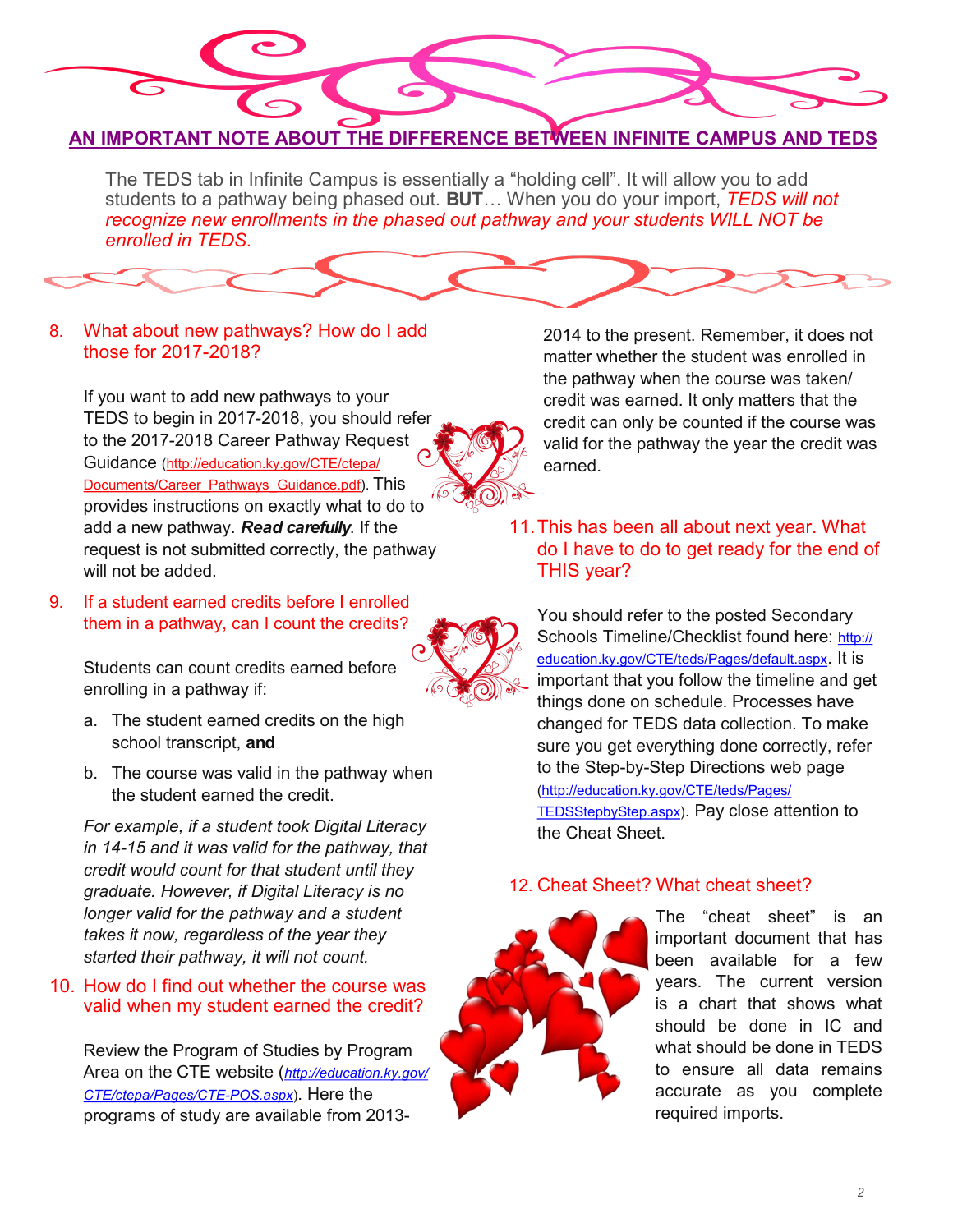

#### *13.* So what happens if I didn't follow the cheat sheet?

If you do not follow the cheat sheet, you run the very real risk of overwriting data you update in TEDS every time you do an import. Some of you have experienced this before:

*You update a student from exploring to preparatory in TEDS to make sure he gets a KOSSA test ticket. Later, you complete your next import from infinite campus and, suddenly, your student are exploring again…*

This is because you did not follow the cheat sheet and you no longer have clean data.

### 14. What do you mean when you say "clean data"?

If you follow the cheat sheet, you have a much greater chance of having clean data. Clean data means all students are properly enrolled in IC and TEDS. Federal indicators, Student Status (exploring/preparatory), SSID, credit hours, terminations are all correct and up to date. The newest reason for clean data is that

### 16. Awesome! Do I still have to do my terminations?

Yes, you still have to do your terminations. We are running the pilot process to see if everything is accurate and to determine if any other problems exist. If our pilot runs the way we anticipate, we will be able to automate the termination process.

# 17.What happens if my data isn't "clean"?

If your data isn't clean, the termination process won't work for your school. You will have to continue doing terminations manually.

### 18.This is overwhelming. How do I get help with this?

I'm glad you asked. We have created a set of best practices for managing TEDS data. Here is a basic overview:

a. Too many cooks... Limit local access to TEDS to ensure clear communication.



if your data is clean, you may never have to do terminations again!

#### 15. I think there was a bit of crazy in my ear. Did you just say that clean data means we may never have to do terminations again?

Well… there may be a little crazy in your ear, but you did hear/read correctly. This year we are going to run a statewide pilot on terminations.

What we have found in our early tests is that it will only work if the data is clean. This includes the correct credit hours, student status and SSID. If these things are not accurate, that means you no longer have clean data.



OCTE will not be responsible for errors due to lags in local communication.

- b. Identify at least two people (no more than five for larger schools) at each school and each district office) to have access and ability to make changes in TEDS. You can have additional users with READ ONLY access to run reports in TEDS.
- c. Ensure that the people who have been granted access to TEDS are following the Secondary Schools Timeline/Checklist [\(http://education.ky.gov/CTE/teds/Documents/](http://education.ky.gov/CTE/teds/Documents/TEDS_Time-Check.pdf) [TEDS\\_Time](http://education.ky.gov/CTE/teds/Documents/TEDS_Time-Check.pdf)-Check.pdf)
- d. Refer to the TEDS website frequently. It is your friend.